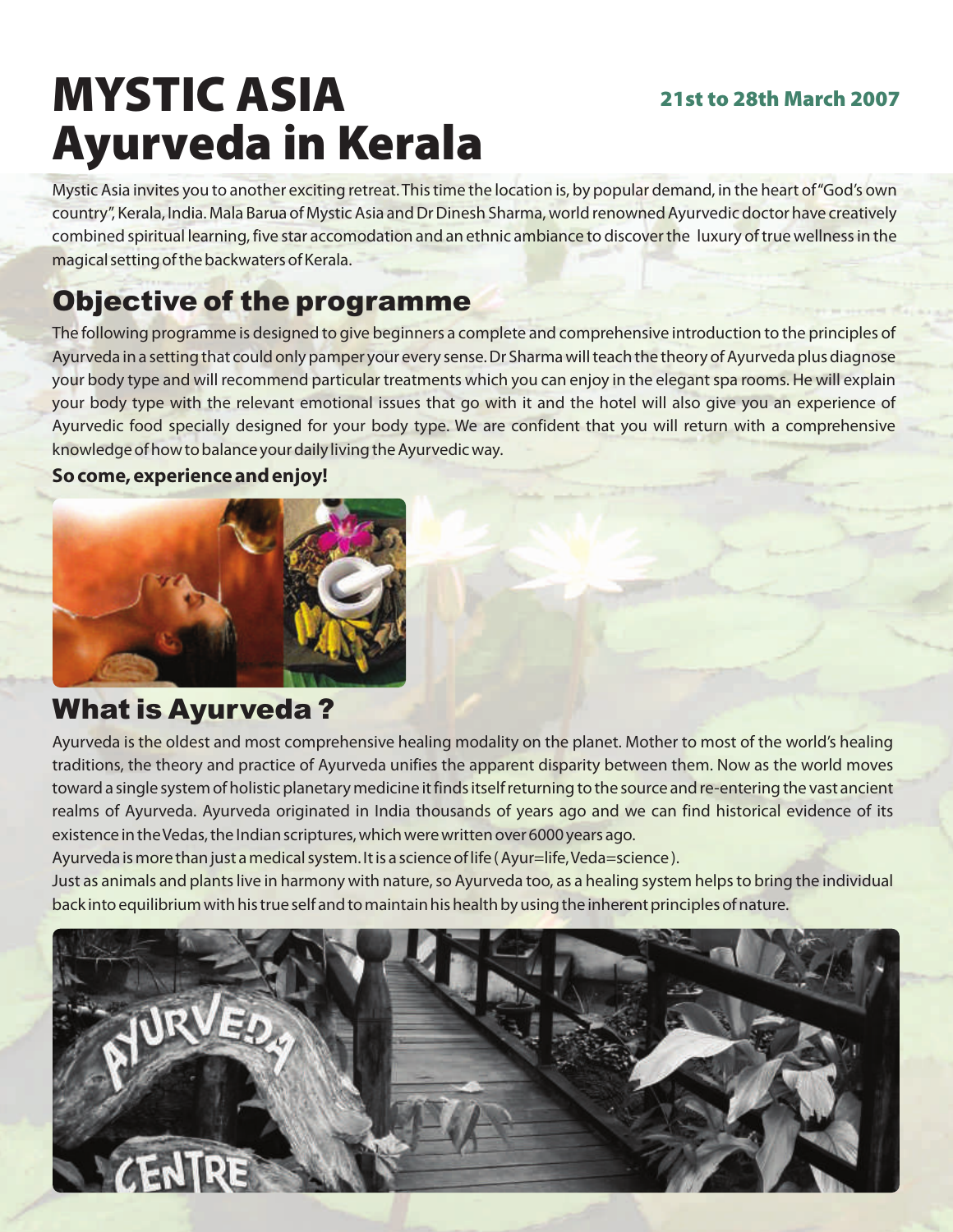## About the location COCONUT LAGOON RESORT

Coconut Lagoon is a strategically located hotel in the heart of the magical backwaters of Kerala. The approach to the hotel is also by boat and it is linked to the rest of the world by the canals surrounding it. The hotel prides itself in its indigenous architecture and its eco friendly systems. For more details please visit www.cghearth.com



### DR DINESH SHARMA

Coming from the third generation of a well known family of Ayurvedic practitioners and Vedic tradition in Rishikesh , Dr Dinesh Sharma is an Ayurvedacharya ( Ayurvedic physician ) with distinctions from Maharishi Dayanand University, one of the oldest Ayurvedic Institutions in Rishikesh. He constantly travels to teach and see patients in 27 different countries including Germany, Sweden, UK, Switzerland, USA, France, Kuwait, UAE, Egypt and Lebanon. He has already hosted two advanced three week long International Ayurvedic Seminars in Rishikesh in years 2000 and 2001

Besides being on the board of American Council of Vedic Sciences, he is regularly teaching with the following

Hindu University of America, Orlando, USA American Council of Vedic Astrology, Sedona, USA American College of Vedic Astrology, Sedona, USA American Institute of Vedic Studies, Santa Fe, USA Mahindra Institute for Vedic Studies, Frankfurt, Germany European Academy for Vedic Sciences, Zurich, Switzerland Philippe Maugar Academy for Vedic Sciences, Paris, France Northwest Institute for Vedic Studies, Seattle, USA institutions:



### MALA BARUA



Mala has lived in London, Hong Kong and Singapore for the last 20 years where she practised and taught Yoga in the later years. Her time in the Far East also inspired her to learn Tai Chi and Qi Gong under Chinese Master, Dr. T.T. Ang. When she returned to India in 2000 she started by organising small groups for friends who wanted to come to India to learn about the various spiritual traditions available here. This led Mala to realise that she had a special passion to share some of the rich spiritual heritage of her beloved country with others.

Mystic Asia has been launched recently to dedicate more time to the mission of her heart and as the demand for knowledge of the Self grows Mala finds herself being able to share more with others.

She creates intersting and unusual retreats, with a spiritual bent in exotic parts of Asia and keeps her groups small so that the richness of the experience is not diluted. Her own personal journey is under the guidance of Swami Anubhavanda, a teacher of Vedanta.